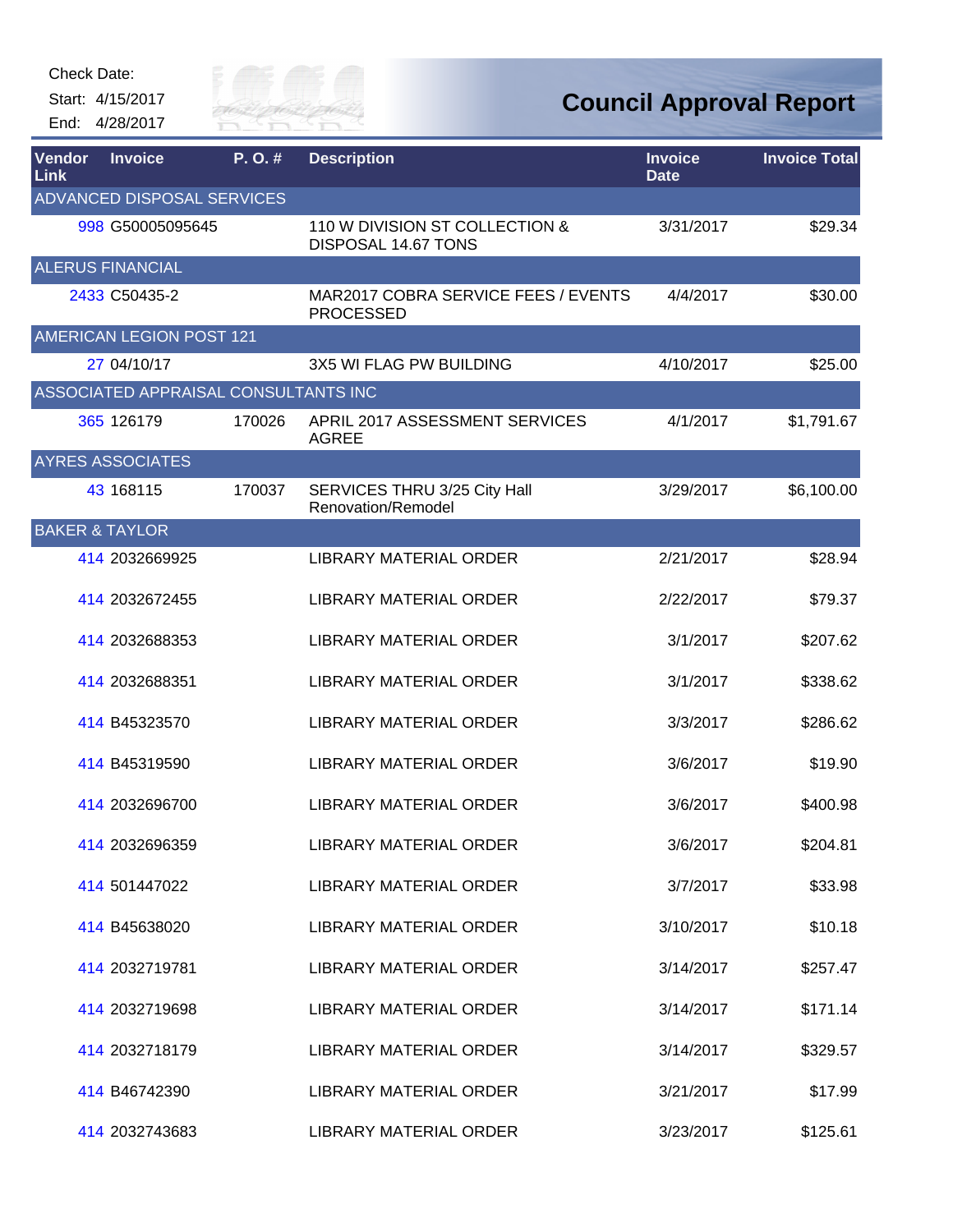| Check Date:    | Start: 4/15/2017<br>End: 4/28/2017    | <i>City of</i> |                                 | <b>Council Approval Report</b> |                      |
|----------------|---------------------------------------|----------------|---------------------------------|--------------------------------|----------------------|
| Vendor<br>Link | <b>Invoice</b>                        | P.O.#          | <b>Description</b>              | <b>Invoice</b><br><b>Date</b>  | <b>Invoice Total</b> |
|                | 414 2032749659                        |                | <b>LIBRARY MATERIAL ORDER</b>   | 3/28/2017                      | \$1,074.19           |
|                |                                       |                |                                 | Total:                         | \$3,586.99           |
|                | <b>BAKER TILLY VIRCHOW KRAUSE LLP</b> |                |                                 |                                |                      |
|                | 46 BT1076962                          | 170008         | General Fiscal Year 2016 Audit  | 3/29/2017                      | \$18,700.00          |
|                | <b>BAKKE NORMAN</b>                   |                |                                 |                                |                      |
|                | 1716 55906-08D-2                      |                | MARCH 2017 APPEALS              | 4/19/2017                      | \$231.25             |
|                | 1716 55906-07D-3                      | 170113         | MARCH 2017 PROSECUTION SERVICES | 4/19/2017                      | \$1,543.00           |
|                |                                       |                |                                 | Total:                         | \$1,774.25           |
|                | <b>BER-MARK EXCAVATING INC</b>        |                |                                 |                                |                      |
|                | 49 6813                               | 170052         | MARCH 2017 SNOW REMOVAL         | 3/27/2017                      | \$696.07             |
|                | BERNADETTE MELISSA JOHNSON-CLARK      |                |                                 |                                |                      |
|                | 2642 005                              |                | CTC BTC MARCH 2017              | 4/3/2017                       | \$100.00             |
|                | <b>BEST MAID COOKIE CO</b>            |                |                                 |                                |                      |
|                | 1929 001391                           |                | WEST CENTRAL DISTRICT MEETING   | 3/7/2017                       | \$20.00              |
|                | BORDER STATES INDUSTRIES, INC.        |                |                                 |                                |                      |
|                | 57 912856973                          | 170126         | APRIL 2017 TRANSFORMER BOX PADS | 4/10/2017                      | \$1,780.00           |
|                | 57 912856974                          | 170133         | APRIL 2017 MINOR MATERIALS      | 4/10/2017                      | \$243.75             |
|                |                                       |                |                                 | Total:                         | \$2,023.75           |
|                | <b>BOUND TREE MEDICAL LLC</b>         |                |                                 |                                |                      |
|                | 548 82408707                          |                | <b>GREEN BAGS</b>               | 2/15/2017                      | \$347.96             |
|                | 548 82422384                          |                | MARCH 2017 AMBULANCE SUPPLIES   | 3/1/2017                       | \$191.99             |
|                |                                       |                |                                 | Total:                         | \$539.95             |
|                | <b>CENGAGE LEARNING</b>               |                |                                 |                                |                      |
|                | 123 60283596                          |                | <b>LIBRARY MATERIAL ORDER</b>   | 3/8/2017                       | \$49.48              |
|                | 123 60292251                          |                | LIBRARY MATERIAL ORDER          | 3/9/2017                       | \$122.36             |
|                | 123 60350322                          |                | <b>LIBRARY MATERIAL ORDER</b>   | 3/21/2017                      | \$50.98              |
|                | 123 60348770                          |                | LIBRARY MATERIAL ORDER          | 3/21/2017                      | \$30.39              |
|                | 123 60358088                          |                | <b>LIBRARY MATERIAL ORDER</b>   | 3/22/2017                      | \$90.71              |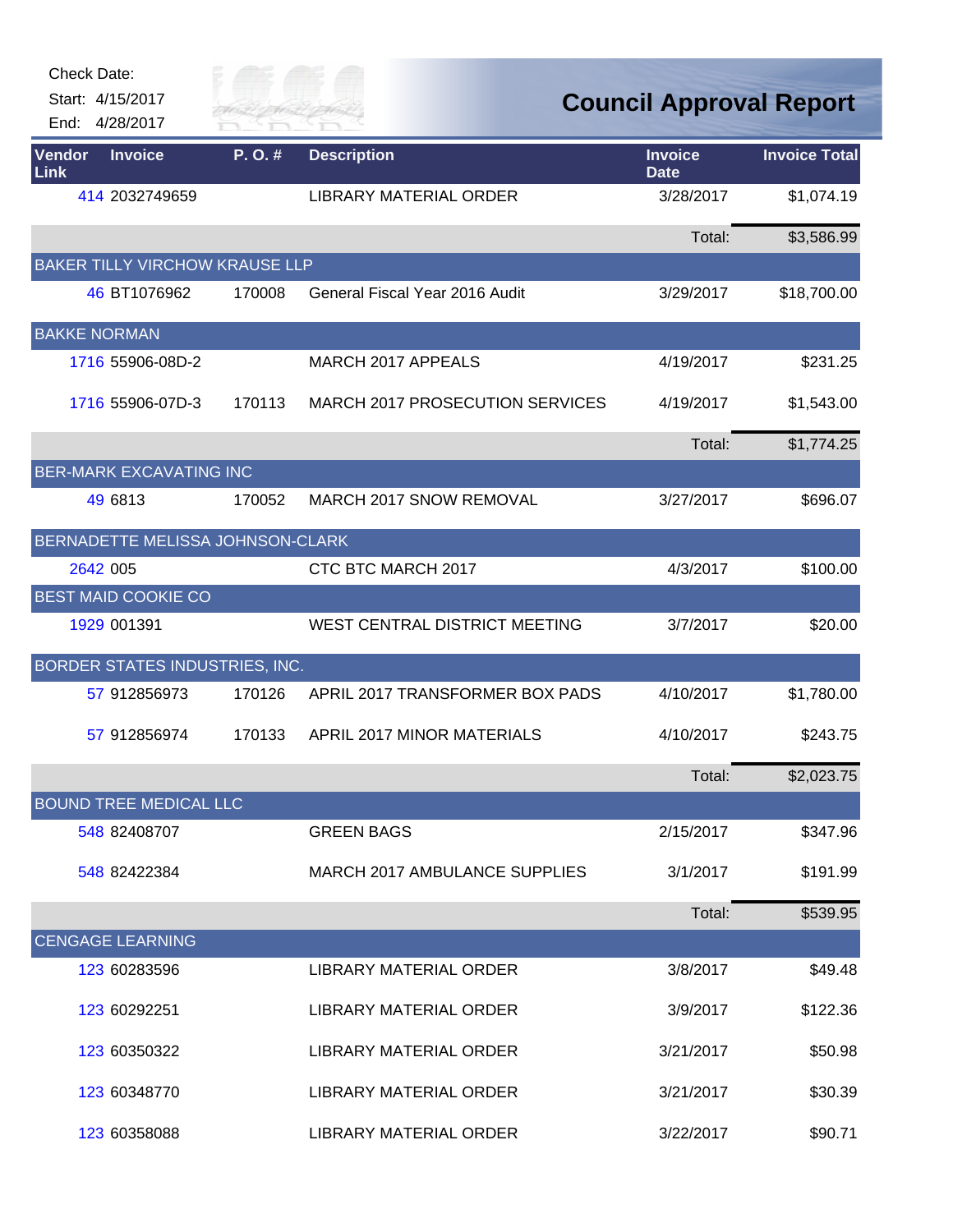| <b>Check Date:</b> |  |  |
|--------------------|--|--|
|                    |  |  |



| Vendor<br>Link        | <b>Invoice</b>                       | P.O.#  | <b>Description</b>                                         | <b>Invoice</b><br><b>Date</b> | <b>Invoice Total</b> |
|-----------------------|--------------------------------------|--------|------------------------------------------------------------|-------------------------------|----------------------|
|                       | 123 60381915                         |        | <b>LIBRARY MATERIAL ORDER</b>                              | 3/27/2017                     | \$25.49              |
|                       |                                      |        |                                                            | Total:                        | \$369.41             |
|                       | <b>CENTER POINT INC</b>              |        |                                                            |                               |                      |
|                       | 412 1454262                          |        | <b>LIBRARY MATERIAL ORDER</b>                              | 3/1/2017                      | \$131.82             |
| <b>CITY OF HUDSON</b> |                                      |        |                                                            |                               |                      |
|                       | 1449 4415                            |        | REPAIRS TO 2013 CHECVY TAHOE<br><b>ACCIDENT 3-12-2017</b>  | 3/23/2017                     | \$109.26             |
|                       | COLIBRI SYSTEMS NORTH AMERICA INC    |        |                                                            |                               |                      |
|                       | 1186 12146                           |        | <b>LIBRARY MATERIAL ORDER</b>                              | 3/28/2017                     | \$408.12             |
|                       | <b>COMPASS MINERALS AMERICA INC</b>  |        |                                                            |                               |                      |
|                       | 366 71621385                         | 170121 | 3-23-2017 SALT BRINE DELIVERY                              | 3/23/2017                     | \$10,427.28          |
|                       | 366 71623658                         | 170121 | 3/30/17 final spring salt delivery for                     | 3/30/2017                     | \$1,695.71           |
|                       | 366 71624020                         | 170121 | MARCH 31 2017 FINAL SALT BRINE<br><b>DELIVERY</b>          | 3/31/2017                     | \$1,707.18           |
|                       |                                      |        |                                                            | Total:                        | \$13,830.17          |
|                       | COMPUTER INTEGRATION TECHNOLOGY      |        |                                                            |                               |                      |
|                       | 379 250976                           | 170044 | MAY 2017 MANAGED BACK UP SERVICES<br><b>AGREEMENT</b>      | 4/14/2017                     | \$779.00             |
|                       | 379 251305                           | 170045 | MAY 2017 MANAGED SERVICES UP TO 15<br><b>SERVERS</b>       | 4/18/2017                     | \$1,500.00           |
|                       |                                      |        |                                                            | Total:                        | \$2,279.00           |
|                       | CORPORATE FLEET SERVICES, INC        |        |                                                            |                               |                      |
|                       | 2786 M4628                           | 170129 | APRIL 2017 PD 3 LEASED VEHICLES<br><b>PLATES / TITLING</b> | 4/10/2017                     | \$570.00             |
|                       | <b>COUNTY OF EAU CLAIRE</b>          |        |                                                            |                               |                      |
|                       | 2156 MAY 2017<br><b>SWAT TRNG</b>    |        | APRIL 2017 S BANGERT BASIC SWAT<br>TRNNG 5-22-5-25-17      | 4/10/2017                     | \$35.00              |
|                       | COUNTY-WIDE EXTINGUISHER SERVICE INC |        |                                                            |                               |                      |
|                       | 854 10869                            |        | APRIL 2017 ELECTRIC FIRE EXT<br><b>RECHARGE</b>            | 4/10/2017                     | \$20.25              |
|                       | <b>COURT PAYMENTS</b>                |        |                                                            |                               |                      |
|                       | 991200 CIT#4N808BLH<br>M5            |        | <b>RESTITUTION J SHARLOW TO S LANE</b>                     | 4/4/2017                      | \$134.52             |
| 991200 CIT#           | 4N80ZFXHM1                           |        | RESTITUTION B SASS TO A PAULSON                            | 4/4/2017                      | \$336.06             |
|                       |                                      |        |                                                            | Total:                        | \$470.58             |
|                       | DARRELL'S SEPTIC SERVICE INC         |        |                                                            |                               |                      |
|                       | 85 24539                             | 170004 | JAN 2017 PORTA POTTY RENTAL<br>HOFFMAN/DRY RUN PARKS       | 1/31/2017                     | \$122.50             |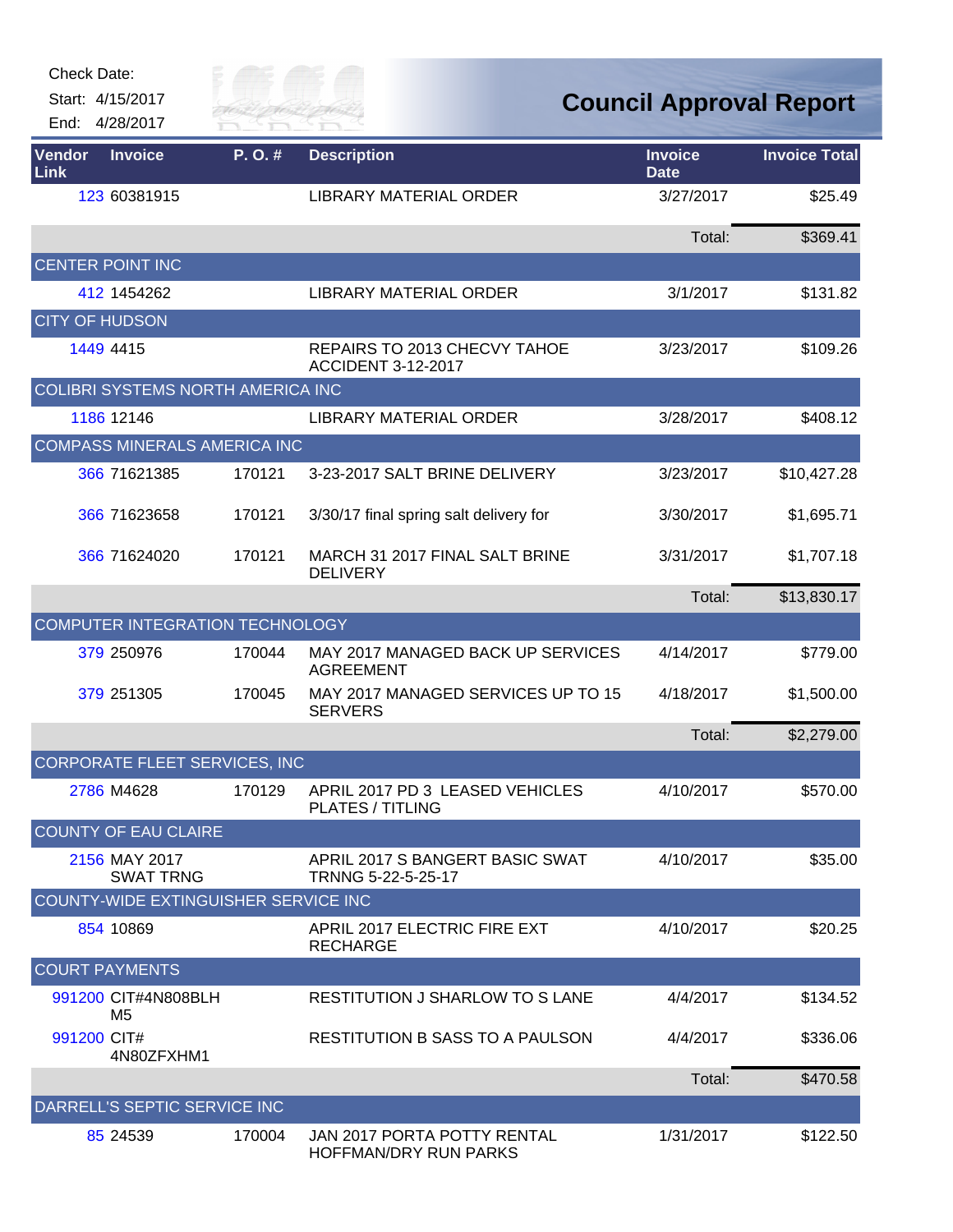

| Vendor<br>Link   | <b>Invoice</b>                     | P.O.#  | <b>Description</b>                                         | <b>Invoice</b><br><b>Date</b> | <b>Invoice Total</b> |
|------------------|------------------------------------|--------|------------------------------------------------------------|-------------------------------|----------------------|
|                  | 85 24676                           | 170004 | MARCH 2017 PORTA POTTY RENTAL DRY<br><b>RUN PARK</b>       | 3/31/2017                     | \$105.00             |
|                  |                                    |        |                                                            | Total:                        | \$227.50             |
| <b>DEMCO INC</b> |                                    |        |                                                            |                               |                      |
|                  | 577 6079531                        |        | LIBRARY MATERIAL ORDER                                     | 3/1/2017                      | \$129.30             |
|                  | <b>DESIGNER PROPERTIES</b>         |        |                                                            |                               |                      |
|                  | 468 APRIL 2017                     |        | APRIL SOLAR REFUND                                         | 4/7/2017                      | \$115.04             |
|                  | <b>DON NESS - NESS PARTNERS</b>    |        |                                                            |                               |                      |
|                  | 2791 RF - 17                       | 170148 | APRIL 6TH 2017 TECH TALK / MILEAGE<br><b>REIMBURSEMENT</b> | 4/6/2017                      | \$2,187.25           |
|                  | <b>ELSTER SOLUTIONS CORP</b>       |        |                                                            |                               |                      |
|                  | 1536 9000074532                    | 170069 | APRIL 2017 6 ELECTRIC METERS                               | 4/7/2017                      | \$1,842.00           |
|                  | ENERGIS HIGH VOLTAGE RESOURCES INC |        |                                                            |                               |                      |
|                  | 101 27012                          | 170038 | <b>Substation Yearly Maintenance</b>                       | 3/20/2017                     | \$1,262.50           |
|                  | 101 27013                          | 170038 | <b>Substation Yearly Maintenance</b>                       | 3/20/2017                     | \$1,698.00           |
|                  | 101 27014                          | 170038 | <b>Substation Yearly Maintenance</b>                       | 3/20/2017                     | \$1,508.50           |
|                  | 101 27015                          | 170038 | <b>Substation Yearly Maintenance</b>                       | 3/20/2017                     | \$1,186.50           |
|                  | 101 27096                          | 160299 | SouthFork Relay, Batttery Repl                             | 3/30/2017                     | \$33,110.11          |
|                  |                                    |        |                                                            | Total:                        | \$38,765.61          |
|                  | <b>ENTERPRISE FM TRUST</b>         |        |                                                            |                               |                      |
|                  | 456 FBN3218782                     | 170035 | APRIL 2017 POOL CAR LEASE AND<br><b>MAINTENANCE</b>        | 4/5/2017                      | \$1,151.93           |
|                  | EO JOHNSON CO INC                  |        |                                                            |                               |                      |
|                  | 98 1051194651000                   |        | <b>LIBRARY COPIER</b>                                      | 2/24/2017                     | \$125.74             |
|                  | 98 20350142                        |        | <b>LIBRARY COPIER</b>                                      | 3/17/2017                     | \$109.52             |
|                  | 98 INV107792                       |        | 1-15-17 TO 4-14-17 LIBRARY OVERAGE<br><b>CHARGES</b>       | 4/14/2017                     | \$133.96             |
|                  |                                    |        |                                                            | Total:                        | \$369.22             |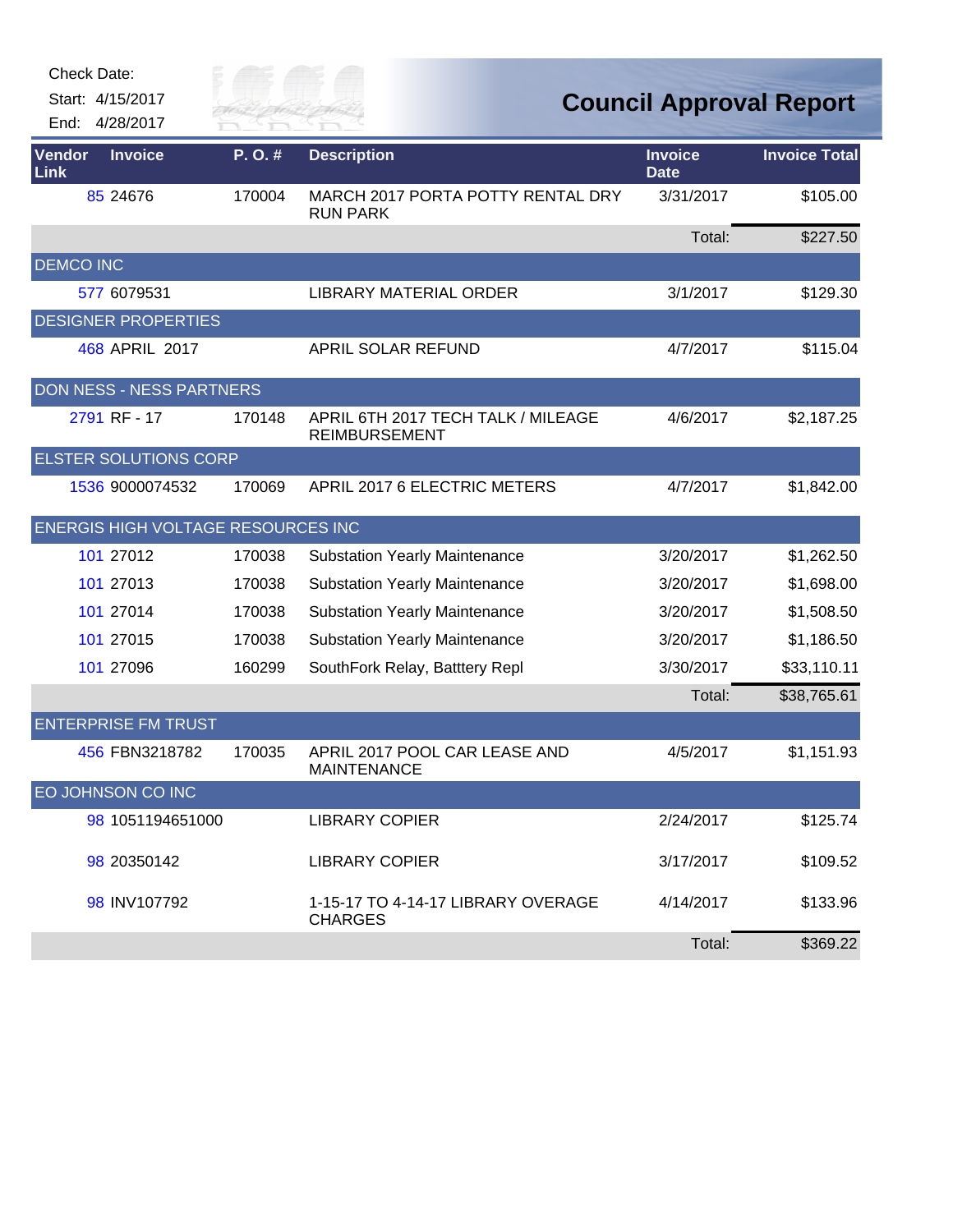### Check Date:

Start: 4/15/2017

End: 4/28/2017



| Vendor<br>Link        | <b>Invoice</b>                         | P.O.#  | <b>Description</b>                                     | <b>Invoice</b><br><b>Date</b> | <b>Invoice Total</b> |
|-----------------------|----------------------------------------|--------|--------------------------------------------------------|-------------------------------|----------------------|
|                       | <b>EXPRESS PERSONNEL SERVICES</b>      |        |                                                        |                               |                      |
|                       | 109 186872842                          | 170085 | personnel services for Winter/                         | 3/28/2017                     | \$234.51             |
|                       | 109 18717025-3                         | 170085 | personnel services for Winter/                         | 4/4/2017                      | \$153.30             |
|                       | 109 18746547-1                         | 170120 | WK OF 4-9-17 36.5hrs SEASONAL SUMMER<br><b>LABOR</b>   | 4/11/2017                     | \$666.13             |
|                       | 109 18746548-9                         | 170085 | WK 4-9-2017 GIS TECH PERSONNEL<br>SERVICES 14.25hrs    | 4/11/2017                     | \$245.83             |
|                       |                                        |        |                                                        | Total:                        | \$1,299.77           |
| <b>FANTASY CORRAL</b> |                                        |        |                                                        |                               |                      |
|                       | 2015 MAY 2017                          |        | RF DAYS PETTING ZOO                                    | 3/30/2017                     | \$150.00             |
|                       | FIRST NATIONAL BANK OF RIVER FALLS INC |        |                                                        |                               |                      |
|                       | 115 123163 4-15-17<br><b>PYMT</b>      |        | 4-15-2017 REFI 2007A LOAN PAYMENT                      | 4/5/2017                      | \$132,824.89         |
|                       | 115 123160 4-15-17<br><b>PYMT</b>      |        | 2015 FIRE TRUCK LOAN PAYMENT DUE 4-15<br>$-17$         | 4/5/2017                      | \$36,439.42          |
|                       |                                        |        |                                                        | Total:                        | \$169,264.31         |
|                       | <b>FISCHER KIMBERLY</b>                |        |                                                        |                               |                      |
|                       | 2293 REIMBURSE<br><b>LUNCH</b>         |        | TRAINING DAY LUNCH REIMBURSEMENT<br><b>BLMNGTON MN</b> | 4/5/2017                      | \$9.50               |
|                       | FORUM COMMUNICATION CO                 |        |                                                        |                               |                      |
|                       | 234 183387 MARCH<br><b>INVOICE</b>     |        | <b>MARCH 2017 PUBLICATIONS</b>                         | 3/31/2017                     | \$952.94             |
|                       | 234 4/30/17                            |        | ANNUAL SUBSCRIPTION                                    | 4/21/2017                     | \$56.00              |
|                       |                                        |        |                                                        | Total:                        | \$1,008.94           |
| <b>FREEMAN, JAMES</b> |                                        |        |                                                        |                               |                      |
|                       | 389 APRIL 2017                         |        | APRIL SOLAR REFUND                                     | 4/7/2017                      | \$109.94             |
| <b>GRACE PAULSON</b>  |                                        |        |                                                        |                               |                      |
|                       | 937 APRIL 2017                         |        | APRIL SOLAR REFUND                                     | 4/7/2017                      | \$61.35              |
|                       | <b>GREGORY A LANGER</b>                |        |                                                        |                               |                      |
|                       | 2785 70306 RFA                         |        | RF AMB WASHER REPAIR                                   | 3/6/2017                      | \$165.00             |
|                       | HANTEN BROADCASTING COMPANY INC        |        |                                                        |                               |                      |
|                       | 306 MARCH 2017                         |        | MARCH 2017 SPORTSCASTERS CLUB                          | 3/26/2017                     | \$60.00              |
| <b>HARRIS, LUKE</b>   |                                        |        |                                                        |                               |                      |
|                       | 1900 2017 SAFETY<br><b>FOOTWEAR</b>    |        | 2017 SAFETY FOOTWEAR<br><b>REIMBURSEMENT</b>           | 3/21/2017                     | \$150.00             |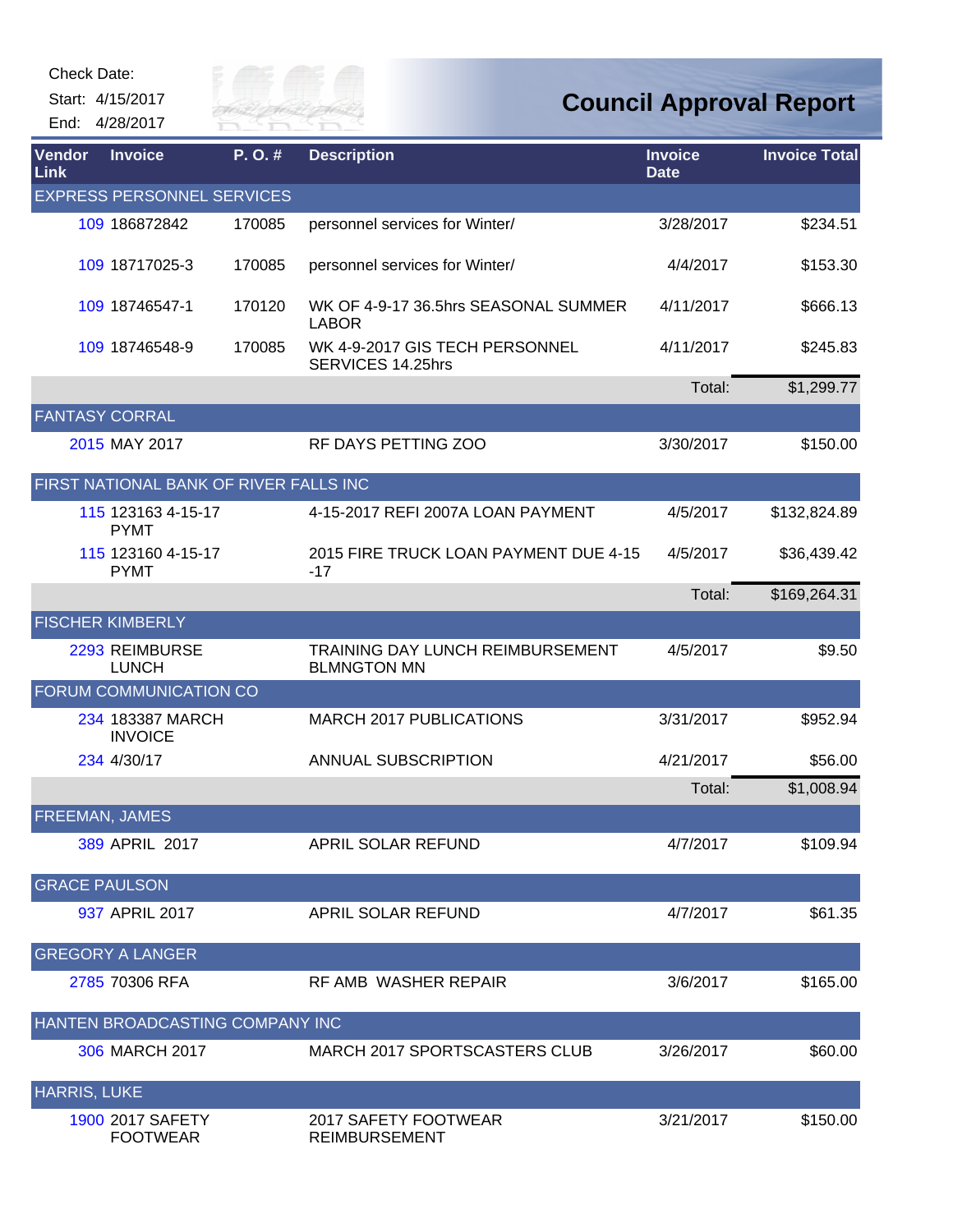| <b>Check Date:</b>     |                                        |                      |                                                   |                               |                                |
|------------------------|----------------------------------------|----------------------|---------------------------------------------------|-------------------------------|--------------------------------|
| End:                   | Start: 4/15/2017<br>4/28/2017          | City of<br>RIVER FAI |                                                   |                               | <b>Council Approval Report</b> |
| Vendor<br>Link         | <b>Invoice</b>                         | $P. O.$ #            | <b>Description</b>                                | <b>Invoice</b><br><b>Date</b> | <b>Invoice Total</b>           |
| <b>HAWKINS INC</b>     |                                        |                      |                                                   |                               |                                |
|                        | 133 4045539                            | 170100               | <b>MARCH 2017 WATER DEPT - CHEMICALS</b>          | 3/23/2017                     | \$1,893.32                     |
|                        | HUEBSCH LAUNDRY COMPANY                |                      |                                                   |                               |                                |
|                        | 146 3841662                            | 170033               | WEEK OF 3-22-17 HUEBSCH PW UNIFORMS               | 3/22/2017                     | \$132.31                       |
|                        | 146 3845545                            | 170033               | WEEK OF 3-29-17 HUEBSCH PW UNIFORMS               | 3/29/2017                     | \$132.31                       |
|                        | 146 3849935                            | 170031               | 4/5/2017 HUEBSCH ELECTRIC UNIFORMS                | 4/5/2017                      | \$189.94                       |
|                        | 146 3849937                            | 170033               | 4/5/2017 HUEBSCH PW UNIFORMS                      | 4/5/2017                      | \$132.31                       |
|                        | 146 3853772                            | 170031               | 4/12/2017 HUEBSCH ELECTRIC UNIFORMS               | 4/12/2017                     | \$189.94                       |
|                        | 146 3853774                            | 170033               | 4/12/2017 HUEBSCH PW UNIFORMS                     | 4/12/2017                     | \$132.31                       |
|                        |                                        |                      |                                                   | Total:                        | \$909.12                       |
|                        | INDUSTRIAL HEALTH SERVICES NETWORK INC |                      |                                                   |                               |                                |
|                        | 948 110912                             |                      | MARCH 2017 OCCUPATIONAL HEALTH<br><b>SERVICES</b> | 3/31/2017                     | \$160.80                       |
|                        | <b>INTERSTATE CAPITAL CORP</b>         |                      |                                                   |                               |                                |
|                        | 2634 6451                              | 170117               | WEEK of 4-9-2017 GIS INTERN<br>40hrs              | 4/12/2017                     | \$761.54                       |
|                        | 2634 6478                              | 170117               | <b>WEEK ENDING 04-16-2017 40hrs</b>               | 4/19/2017                     | \$761.54                       |
|                        |                                        |                      |                                                   | Total:                        | \$1,523.08                     |
| <b>J&amp;J GIS LLC</b> |                                        |                      |                                                   |                               |                                |
|                        | 651 FEB 2017                           | 170057               | FEB 2017 GIS SERVICES PAYMENT SHORT<br>4-14-17    | 4/10/2017                     | \$1,053.00                     |
|                        | JH LARSON ELECTRICAL COMPANY           |                      |                                                   |                               |                                |
|                        | 159 S101451370.00                      |                      | <b>APRIL 2017</b>                                 | 4/5/2017                      | \$100.40                       |
|                        | 159 S101453687.00                      |                      | APRIL 2017 FORESTRY SUPPLIES                      | 4/7/2017                      | \$30.48                        |
|                        | 159 s101460045.001                     |                      | APRIL 2017 RFND SUPPLIES RETURNED BY<br><b>PW</b> | 4/14/2017                     | -\$82.26                       |
|                        |                                        |                      |                                                   | Total:                        | \$48.62                        |
| <b>JT SERVICES</b>     |                                        |                      |                                                   |                               |                                |
|                        | 962 jt17-080-08                        | 170053               | STREET LIGHT LED FIXTURES                         | 3/20/2017                     | \$8,150.00                     |
|                        | <b>KEYS WELL DRILLING COMPANY</b>      |                      |                                                   |                               |                                |
|                        | 169 2017023                            | 170118               | Rebuild #5 well and discharge                     | 4/11/2017                     | \$25,480.00                    |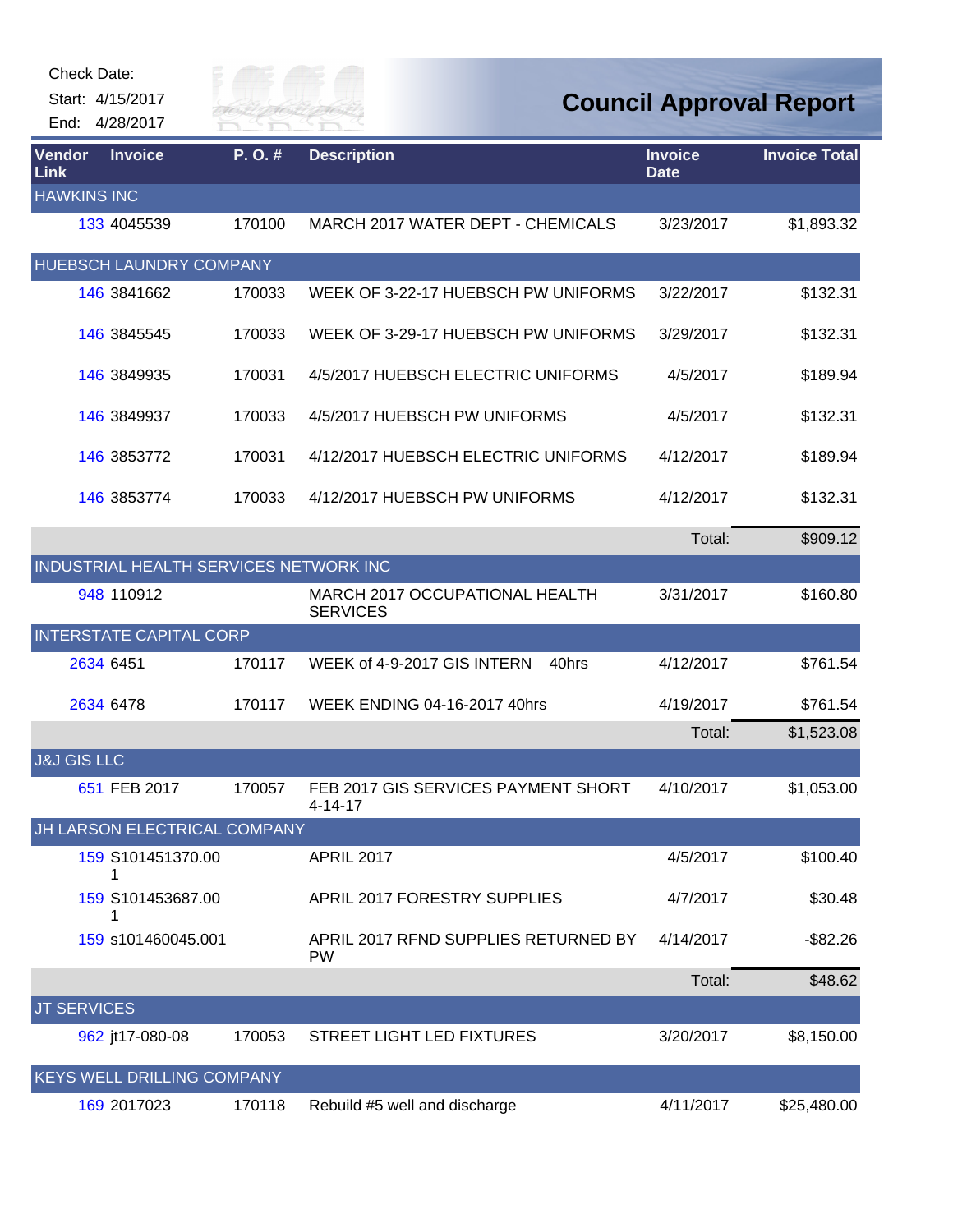

| <b>Vendor</b><br>Link | <b>Invoice</b>                        | P.O.#  | <b>Description</b>                                          | <b>Invoice</b><br><b>Date</b> | <b>Invoice Total</b> |
|-----------------------|---------------------------------------|--------|-------------------------------------------------------------|-------------------------------|----------------------|
|                       | KRAUSE POWER ENGINEERING LLC          |        |                                                             |                               |                      |
|                       | 171 2-4-17 INVOICE 160245             |        | JAN/FEB 2017 PO#'S 160245 / 160217 /<br>150223              | 2/4/2017                      | \$30,140.28          |
| <b>KWIK TRIP</b>      |                                       |        |                                                             |                               |                      |
|                       | 172 20170329                          |        | 3-29-2017 CITATION #4N80XVN023 FOR<br><b>SHANDA WILK</b>    | 3/29/2017                     | \$69.80              |
|                       | 172 MAR 2017 GAS<br><b>BILL</b>       |        | MARCH 2017 GAS FUEL BILL                                    | 4/3/2017                      | \$7,584.74           |
|                       |                                       |        |                                                             | Total:                        | \$7,654.54           |
| <b>LAURA V PAGE</b>   |                                       |        |                                                             |                               |                      |
|                       | 2287 03-28-2017                       | 170124 | 3-24-2017 AM & PM 2hr MASTERFUL<br><b>MEETINGS TRAINING</b> | 3/28/2017                     | \$1,600.00           |
|                       | <b>LAVOLD, MONICA</b>                 |        |                                                             |                               |                      |
|                       | 871 2017-06<br><b>SUPPLIES</b>        |        | FEB-MARCH 2017 REIMBURSE SUPPLIES<br><b>PURCHASED</b>       | 3/30/2017                     | \$58.76              |
|                       | LE PHILLIPS MEMORIAL PUBLIC LIBRARY   |        |                                                             |                               |                      |
|                       | 488 1000724929                        |        | REFUND LOST LIBRARY MATERIALS                               | 3/22/2017                     | \$12.00              |
|                       | 488 1001171292                        |        | REFUND LOST LIBRARY MATERIALS                               | 4/6/2017                      | \$16.99              |
|                       |                                       |        |                                                             | Total:                        | \$28.99              |
|                       | <b>LIBRARY REFUNDS &amp; PAYMENTS</b> |        |                                                             |                               |                      |
|                       | 995500 H BRUE                         |        | REFUND LOST LIBRARY MATERIALS                               | 4/4/2017                      | \$16.99              |
|                       | 995500 3077800501760<br>8             |        | REFUND LOST LIBRARY MATERIALS                               | 4/6/2017                      | \$14.95              |
|                       | 995500 3079600012848<br>5             |        | REFUND LOST LIBRARY MATERIALS                               | 4/11/2017                     | \$30.00              |
|                       |                                       |        |                                                             | Total:                        | \$61.94              |
|                       | LINEHAN OUTDOOR SERVICES LLC          |        |                                                             |                               |                      |
|                       | 1570 2539                             | 170048 | MARCH 2017 SNOW SHOVELING                                   | 4/4/2017                      | \$1,200.00           |
|                       | <b>LOFFLER COMPANIES INC</b>          |        |                                                             |                               |                      |
|                       | 182 327379665                         |        | 3/21-4/21 PW COPIER LEASE                                   | 3/27/2017                     | \$368.42             |
|                       | 182 20396954                          |        | FIRE DEPARTMENT COPIER                                      | 3/27/2017                     | \$242.00             |
|                       | 182 2490180                           |        | ENG SAVIN CNTRCT BASE CHRG APRIL /<br><b>OVRG MARCH</b>     | 4/4/2017                      | \$113.27             |
|                       | 182 328427851                         |        | AMBULANCE COPIER LEASE 4/5-5/5                              | 4/10/2017                     | \$157.91             |
|                       |                                       |        |                                                             | Total:                        | \$881.60             |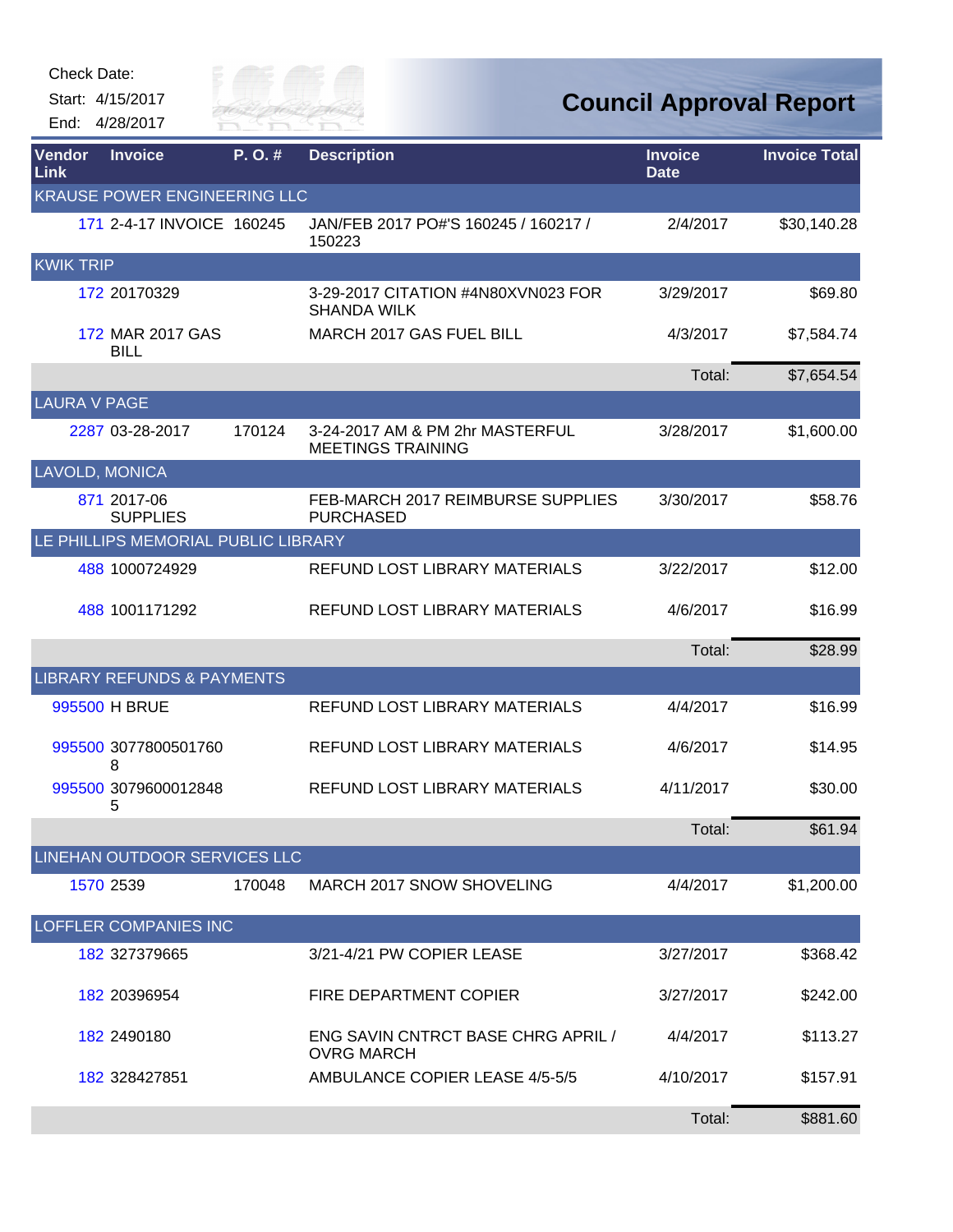| Check Date:            |                                           |        |                                                           |                               |                                |
|------------------------|-------------------------------------------|--------|-----------------------------------------------------------|-------------------------------|--------------------------------|
|                        | Start: 4/15/2017<br>End: 4/28/2017        |        | VER FAI                                                   |                               | <b>Council Approval Report</b> |
| Vendor<br>Link         | <b>Invoice</b>                            | P.O.#  | <b>Description</b>                                        | <b>Invoice</b><br><b>Date</b> | <b>Invoice Total</b>           |
| <b>MAILFINANCE INC</b> |                                           |        |                                                           |                               |                                |
|                        | 376 N6449175                              | 170016 | 2ND QRTR 2017 POSTAGE MACHINE LEASE                       | 3/17/2017                     | \$1,534.98                     |
|                        | <b>MAILROOM FINANCE CO</b>                |        |                                                           |                               |                                |
|                        | 845 MAR-APR 2017 170066<br><b>POSTAGE</b> |        | MAR-APR 2017 POSTAGE MACHINE FUNDS                        | 4/17/2017                     | \$2,061.19                     |
| MCNABB, JACOB          |                                           |        |                                                           |                               |                                |
|                        | 1902 4/2017 SAFETY<br><b>FOOT</b>         |        | 2017 SAFETY FOOTWEAR<br><b>REIMBURSEMENT</b>              | 4/2/2017                      | \$150.00                       |
|                        | METERING & TECHNOLOGY SOLUTIONS           |        |                                                           |                               |                                |
|                        | 451 8662                                  | 170114 | <b>WATER METERS</b>                                       | 4/5/2017                      | \$5,760.00                     |
|                        |                                           |        | MIDAMERICA ADMINISTRATIVE & RETIREMENT SOLUTIONS          |                               |                                |
|                        | 500 MAR000000351<br>3                     |        | 4TH QRT 2016 FSA ER PAID FEES.                            | 3/21/2017                     | \$546.00                       |
| <b>MIDWEST TAPE</b>    |                                           |        |                                                           |                               |                                |
|                        | 409 94834348                              |        | <b>LIBRARY MATERIAL ORDER</b>                             | 3/6/2017                      | \$54.99                        |
|                        | 409 94834346                              |        | <b>LIBRARY MATERIAL ORDER</b>                             | 3/6/2017                      | \$29.99                        |
|                        | 409 94878095                              |        | <b>LIBRARY MATERIAL ORDER</b>                             | 3/20/2017                     | \$24.99                        |
|                        | 409 200006590                             |        | <b>LIBRARY MATERIAL ORDER</b>                             | 3/27/2017                     | \$224.94                       |
|                        | 409 94899479                              |        | <b>LIBRARY MATERIAL ORDER</b>                             | 3/28/2017                     | \$173.95                       |
|                        | 409 94899477                              |        | <b>LIBRARY MATERIAL ORDER</b>                             | 3/28/2017                     | \$17.99                        |
|                        |                                           |        |                                                           | Total:                        | \$526.85                       |
|                        | MOTION PICTURE LICENSING CORPORATION      |        |                                                           |                               |                                |
|                        | 2205 504066240                            |        | <b>MOTION PICTURE LICENSING</b>                           | 1/13/2017                     | \$193.80                       |
|                        | MSA PROFESSIONAL SERVICES, INC.           |        |                                                           |                               |                                |
|                        | 1284 R079490009.00- 160142<br>13          |        | TO 4-1-17 BIOSOLIDS FACLTY<br><b>ENGR/MNGMT SERVICES</b>  | 4/7/2017                      | \$11,457.74                    |
|                        | MY RECEPTIONIST INC                       |        |                                                           |                               |                                |
|                        | 192 s022030405                            |        | APRIL 2017 SERVICES / MARCH AFTER<br><b>HOURS MINUTES</b> | 4/5/2017                      | \$175.82                       |
|                        | NATIONAL RESEARCH CENTER INC              |        |                                                           |                               |                                |
|                        | 1668 6319                                 | 170139 | 2017 NATIONAL CITIZEN SURVEY PAYMENT<br>1 OF 2            | 4/10/2017                     | \$9,800.00                     |
| <b>NWBIA</b>           |                                           |        |                                                           |                               |                                |
|                        | 395 2017 VOTING<br><b>DUES</b>            |        | 2017 VOTING DUES ORIGINAL CHECK<br><b>VOIDED/WRG AMT</b>  | 3/28/2017                     | \$25.00                        |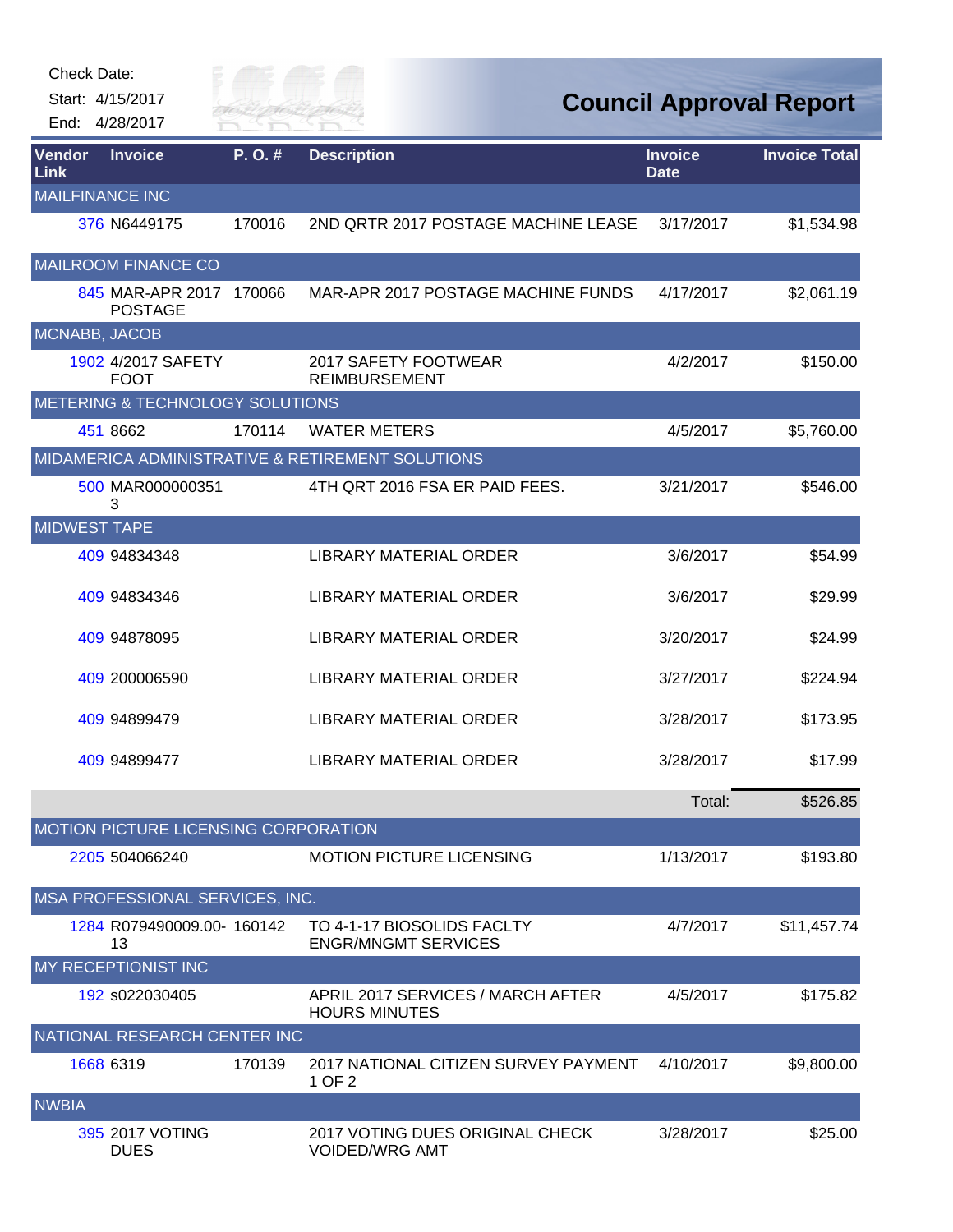

| Vendor<br><b>Link</b> | <b>Invoice</b>               | P.O.# | <b>Description</b>                           | <b>Invoice</b><br><b>Date</b> | <b>Invoice Total</b> |
|-----------------------|------------------------------|-------|----------------------------------------------|-------------------------------|----------------------|
|                       | ONE TIME PAY VENDOR          |       |                                              |                               |                      |
|                       | 9999 P MULLEN 2017           |       | <b>RAIN BARREL REBATE</b>                    | 4/21/2017                     | \$30.00              |
|                       | PARK N REC REFUNDS           |       |                                              |                               |                      |
|                       | 995400 C DINTEMANN           |       | <b>REFUND SWIMING LESSONS</b>                | 3/13/2017                     | \$60.00              |
|                       | 995400 J HAUSCHILDT          |       | <b>REFUND PARKS SHELTER</b>                  | 4/19/2017                     | \$55.00              |
|                       | 995400 N PACE                |       | <b>REFUND PARK SHELTER</b>                   | 4/19/2017                     | \$55.00              |
|                       |                              |       |                                              | Total:                        | \$170.00             |
| <b>PAYPAL</b>         |                              |       |                                              |                               |                      |
|                       | 639 APRIL 2017<br><b>FEE</b> |       | APRIL 2017 MONTHLY FEE                       | 4/3/2017                      | \$30.00              |
| <b>PRINTERON</b>      |                              |       |                                              |                               |                      |
|                       | 932 R-0517-13                |       | 1 YR RENEWAL PRINTON HOSTED EDITION          | 3/2/2017                      | \$595.00             |
|                       | <b>QUALITY BOOKS INC</b>     |       |                                              |                               |                      |
|                       | 658 199522                   |       | LIBRARY MATERIAL ORDER                       | 3/3/2017                      | \$271.45             |
|                       | 658 199788                   |       | LIBRARY MATERIAL ORDER                       | 3/15/2017                     | \$29.90              |
|                       | 658 199784                   |       | LIBRARY MATERIAL ORDER                       | 3/15/2017                     | \$55.40              |
|                       |                              |       |                                              | Total:                        | \$356.75             |
|                       | RFMU PAYMENTS OR REFUNDS     |       |                                              |                               |                      |
|                       | 990610 R BUCHOLZ             |       | HOME ENERGY IMPROVEMENTS<br><b>INCENTIVE</b> | 4/7/2017                      | \$900.00             |
|                       | 990610 W STOKES              |       | REFUND 2994-03 514 CRESCENT STREET           | 4/7/2017                      | \$90.23              |
|                       | 990610 J THOMAS              |       | <b>REFUND 3132-0 1019 HAZEL ST</b>           | 4/7/2017                      | \$92.53              |
|                       | 990610 C SMITH               |       | REFUND 3337-0 2642 GOLF VIEW DR              | 4/7/2017                      | \$22.07              |
|                       | 990610 A VIRCKS              |       | REFUND 4751-2 603 CLARK STREET               | 4/7/2017                      | \$64.55              |
| 990610 J              | <b>SCHMIDTFRAN</b><br>Z      |       | REFUND 4943-2 1009 SUNSELT LANE              | 4/7/2017                      | \$235.00             |
|                       | 990610 L ANN ROSSI           |       | REFUND 5131-0 1204 ROOSEVELT STREET          | 4/7/2017                      | \$14.35              |
|                       | 990610 A GOFFENA             |       | <b>REFUND 5696-2 121 PEARL ST</b>            | 4/7/2017                      | \$107.04             |
|                       | 990610 K MOHS                |       | REFUND 8359-02 789 MEREDITH CIR              | 4/7/2017                      | \$250.56             |
|                       | 990610 S DAIGLE              |       | REFUND 8361-8 2342 WESTGATE PLACE            | 4/7/2017                      | \$110.19             |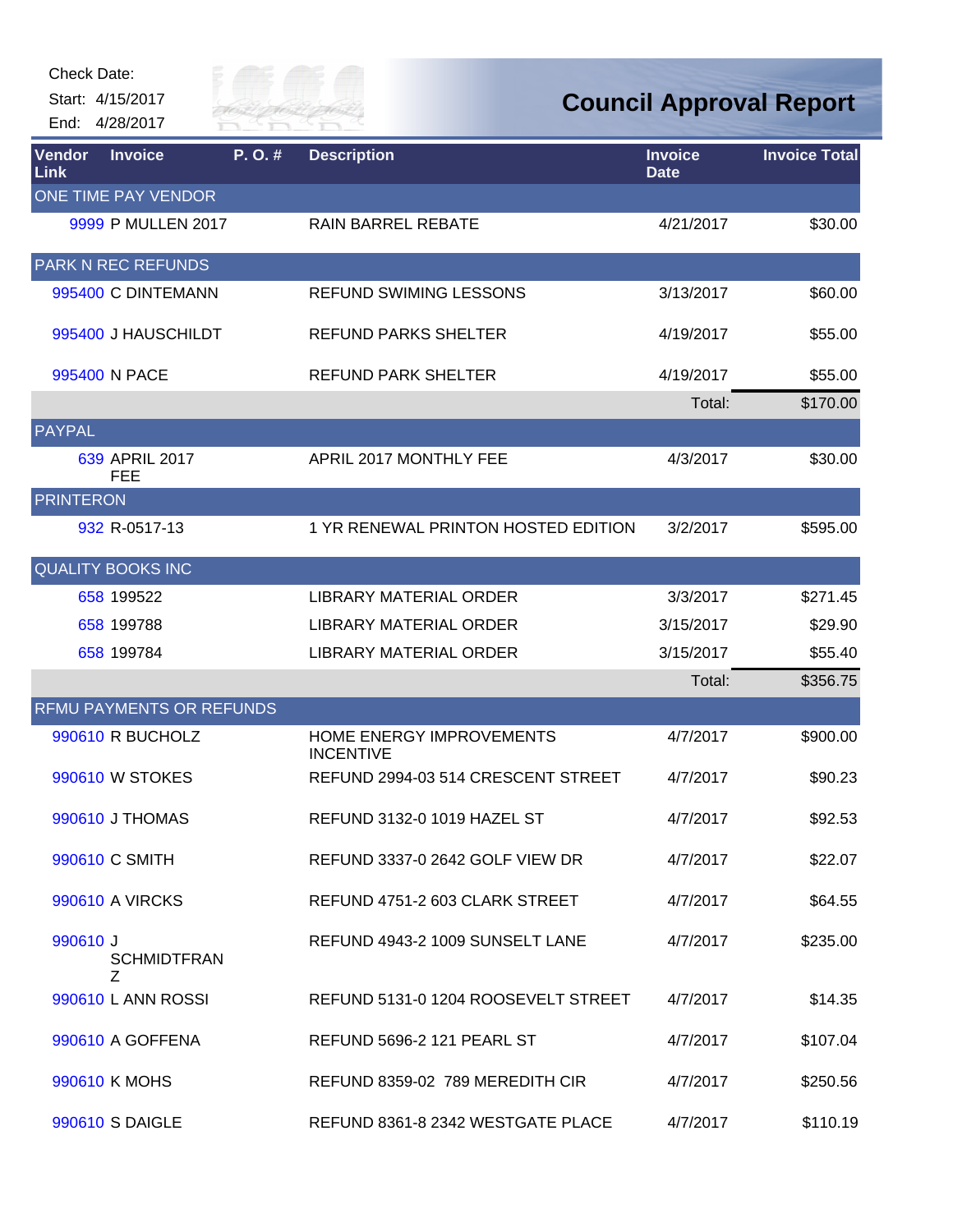| Check Date: |  |
|-------------|--|
|-------------|--|

Start: 4/15/2017

End: 4/28/2017



| Vendor<br>Link     | <b>Invoice</b>                               | P.O.#  | <b>Description</b>                                           | <b>Invoice</b><br><b>Date</b> | <b>Invoice Total</b> |
|--------------------|----------------------------------------------|--------|--------------------------------------------------------------|-------------------------------|----------------------|
|                    | 990610 KINNI PROP                            |        | REFUND 8707-0 2307 AURORA CIR                                | 4/7/2017                      | \$121.00             |
|                    | 990610 ST BRIDGET<br>04/10                   |        | FOCUS ON ENERGY EXTERIOR LIGHTING                            | 4/10/2017                     | \$860.00             |
|                    |                                              |        |                                                              | Total:                        | \$2,867.52           |
|                    | RICE LAKE PUBLIC LIBRARY                     |        |                                                              |                               |                      |
|                    | 501 3023400106509<br>2                       |        | REFUND LOST LIBRARY MATERIAL                                 | 4/6/2017                      | \$70.89              |
|                    | RICHARD'S MEDICAL EQUIPMENT, INC             |        |                                                              |                               |                      |
|                    | 2792 142509                                  |        | <b>RF EMS SUPPLIES</b>                                       | 2/24/2017                     | \$392.15             |
|                    | RIVER FALLS CHAMBER OF COMMERCE INC          |        |                                                              |                               |                      |
|                    | 225 15014                                    |        | <b>BUSINESS BREAKFAST M ZIMMERMAN</b>                        | 3/23/2017                     | \$15.00              |
|                    | 225 15039                                    |        | <b>BUSINESS BREAKFAST T GALDE</b>                            | 3/29/2017                     | \$15.00              |
|                    | 225 15055                                    |        | <b>BUSINESS BREAKFAST K SCHREINER/S</b><br><b>SIMPSON</b>    | 3/31/2017                     | \$30.00              |
|                    | 225 15061                                    |        | <b>CHAMBER CHECKS - REBATES</b>                              | 4/5/2017                      | \$125.00             |
|                    |                                              |        |                                                              | Total:                        | \$185.00             |
|                    | RIVER FALLS INDUSTRIAL CENTER, LLC           |        |                                                              |                               |                      |
|                    | 1276 2017-1<br><b>SHARED</b><br><b>SAVGS</b> | 170136 | MARCH 2017 RF INDUSTRIAL SHARED<br><b>SAVINGS LOAN</b>       | 3/23/2017                     | \$30,000.00          |
|                    | 1276 04/7/17 FOCUS                           |        | 4/7/17 FOCUS ON ENERGY                                       | 4/7/2017                      | \$5,000.00           |
|                    |                                              |        |                                                              | Total:                        | \$35,000.00          |
|                    | <b>RIVER FALLS ROTARY</b>                    |        |                                                              |                               |                      |
|                    | 458 1982                                     |        | CHIEF YOUNG APRIL-JUNE 2017 2ND<br><b>QUARTER DUES</b>       | 4/10/2017                     | \$115.00             |
|                    | <b>RONALD WEISHAAR</b>                       |        |                                                              |                               |                      |
|                    | 2825 LHARRIS<br>CDLTEST 2017                 |        | APRIL2017 PRE-TEST / BASIC SKILLS TEST /<br><b>ROAD TEST</b> | 4/19/2017                     | \$120.00             |
| <b>RUNNING INC</b> |                                              |        |                                                              |                               |                      |
|                    | 1573 16512                                   | 170096 | MARCH 2017 Taxi Management Services                          | 4/7/2017                      | \$17,688.44          |
|                    | RURAL ELECTRIC SUPPLY COOPERATIVE            |        |                                                              |                               |                      |
|                    | 221 675164-00                                | 170102 | <b>INVENTORY ITEMS / NON-INVENTOR</b>                        | 4/7/2017                      | \$4,360.23           |
|                    | SHORT ELLIOTT HENDRICKSON INC                |        |                                                              |                               |                      |
|                    | 244 330715                                   | 160205 | SERVICES THRU 3/31 Lk George Tr (Heritage<br>-Divisi         | 4/11/2017                     | \$6,339.37           |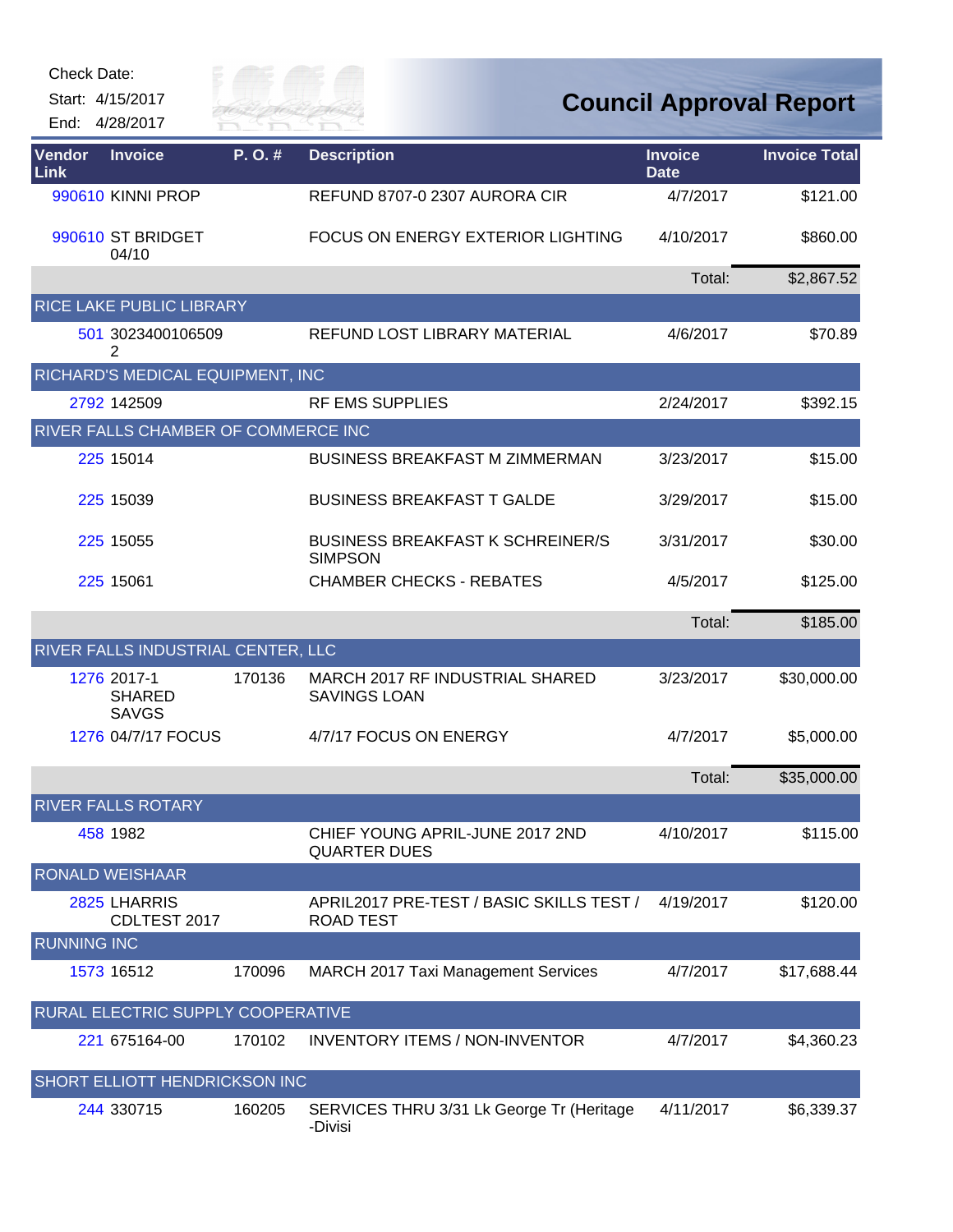| Check Date:        |                                      |                      |                                                              |                               |                                |
|--------------------|--------------------------------------|----------------------|--------------------------------------------------------------|-------------------------------|--------------------------------|
|                    | Start: 4/15/2017<br>End: 4/28/2017   | City of<br>RIVER FAI |                                                              |                               | <b>Council Approval Report</b> |
| Vendor<br>Link     | <b>Invoice</b>                       | P.O.#                | <b>Description</b>                                           | <b>Invoice</b><br><b>Date</b> | <b>Invoice Total</b>           |
|                    | 244 330716                           | 160212               | SERVICES THRU 3/31 Concept Design<br>Options, SMain          | 4/11/2017                     | \$385.42                       |
|                    | 244 331540                           | 160271               | SERVICES TO 3-31-17 KINNI CORRIDO-<br><b>HYDROELEC PLANS</b> | 4/18/2017                     | \$17,155.70                    |
|                    |                                      |                      |                                                              | Total:                        | \$23,880.49                    |
|                    | <b>SIEMENS INDUSTRY INC</b>          |                      |                                                              |                               |                                |
|                    | <b>2168 PAY</b><br>APPLICATION#      | 160132               | SWITCHGEAR FOR POWER PLANT-<br>SHIPPED MARCH 6, 2017         | 3/22/2017                     | \$268,916.00                   |
|                    | SOUTH FORK CAFE INC                  |                      |                                                              |                               |                                |
|                    | 250 0080383                          |                      | CTC BTC MARCH 2017                                           | 3/30/2017                     | \$200.60                       |
|                    | 250 04/13/17                         |                      | CTC BTC APRIL 2017                                           | 4/13/2017                     | \$150.45                       |
|                    |                                      |                      |                                                              | Total:                        | \$351.05                       |
|                    | ST BRIDGET CATHOLIC CONGREGATION INC |                      |                                                              |                               |                                |
|                    | 2782 2017 KINNI<br><b>CRDR TALK</b>  |                      | 4-6-17 / 5-18-17 / 7-20-17 / 9-7-17 KINNI<br><b>CORRIDOR</b> | 3/27/2017                     | \$400.00                       |
|                    | ST CROIX COUNTY HIGHWAY DEPARTMENT   |                      |                                                              |                               |                                |
|                    | 956 266 - 4-8-2017                   | 170080               | 3-26-17 TO 4-8-17 SPRAY PATCHING                             | 4/20/2017                     | \$4,018.33                     |
|                    | ST CROIX VALLEY NATURAL GAS CO       |                      |                                                              |                               |                                |
|                    | 255 MAR 2017<br><b>NATURAL GAS</b>   |                      | <b>MARCH 2017 NATURAL GAS BILLS</b>                          | 4/3/2017                      | \$8,027.32                     |
| <b>STATE OF WI</b> |                                      |                      |                                                              |                               |                                |
|                    | 259 2017 REMDL<br><b>CITY HALL</b>   |                      | 2017 CITY HALL INTERIOR REMODEL<br><b>PROJECT</b>            | 4/7/2017                      | \$580.00                       |
|                    | 259 HOFFMAN PRK<br><b>VAR 2017</b>   |                      | APRIL 2017 FEE FOR HOFFMAN PARK<br><b>RESTROOM VARIANCE</b>  | 4/17/2017                     | \$550.00                       |
|                    |                                      |                      |                                                              | Total:                        | \$1,130.00                     |
|                    | STUART C IRBY TOOL AND SAFETY        |                      |                                                              |                               |                                |
|                    | 156 S010143011.00 170138<br>1        |                      | APRIL 2017 SAFETY VESTS AND RAIN<br><b>WEAR GEAR</b>         | 4/13/2017                     | \$346.95                       |
|                    | 156 S10123587.002 170101             |                      | MARCH 2017 INVENTORY ITEMS FINAL 1 OF<br>12 RCVD             | 4/17/2017                     | \$29.95                        |
|                    |                                      |                      |                                                              | Total:                        | \$376.90                       |
|                    | <b>SUSTAIN HUDSON</b>                |                      |                                                              |                               |                                |
|                    | 868 MAR/APR 2017                     |                      | <b>MARCH/APRIL RAIN BARRELS</b>                              | 4/21/2017                     | \$220.00                       |
|                    | THE PENWORTHY COMPANY                |                      |                                                              |                               |                                |
|                    | 768 0526802                          |                      | LIBRARY MATERIAL ORDER                                       | 3/16/2017                     | \$570.38                       |
|                    | <b>TOKHEIM WENDY</b>                 |                      |                                                              |                               |                                |
|                    | 2281 2017-07                         |                      | MARCH 2017 SUPPLIES FOR ST PATRICK'S<br><b>DAY CRAFTS</b>    | 3/30/2017                     | \$20.51                        |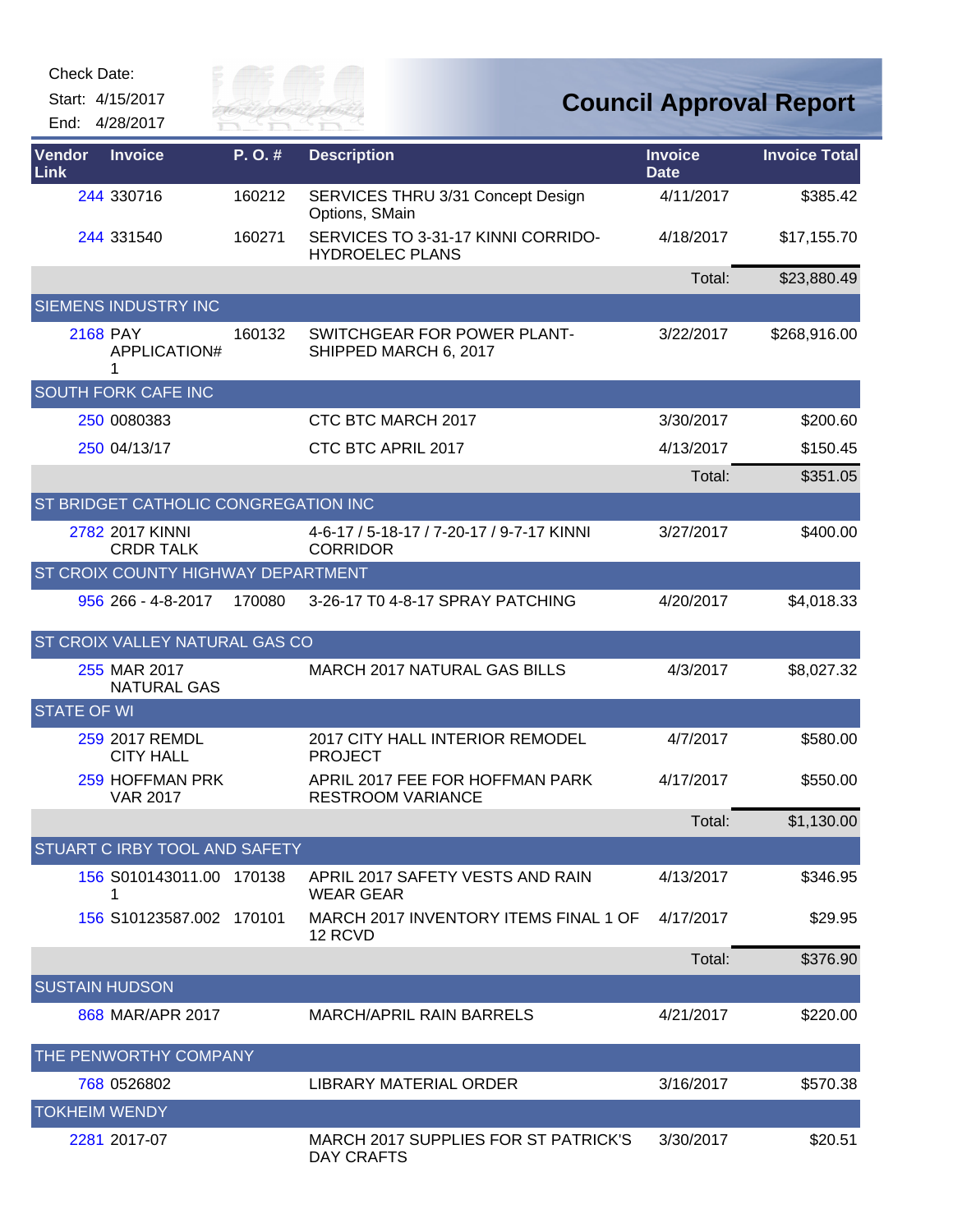|                | Check Date:<br>Start: 4/15/2017<br>End: 4/28/2017 | City of<br>RIVER FAI |                                                           |                               | <b>Council Approval Report</b> |
|----------------|---------------------------------------------------|----------------------|-----------------------------------------------------------|-------------------------------|--------------------------------|
| Vendor<br>Link | <b>Invoice</b>                                    | P.O.#                | <b>Description</b>                                        | <b>Invoice</b><br><b>Date</b> | <b>Invoice Total</b>           |
|                | TOLTZ, KING, DUVALL, ANDERSON & ASSOCIATES        |                      |                                                           |                               |                                |
|                | 2172 002017001127                                 | 160136               | TO MARCH 28 2017 NORTH SANITARY<br><b>SEWER INTERCEPT</b> | 4/7/2017                      | \$649.16                       |
|                | <b>TYLER TECHNOLOGIES</b>                         |                      |                                                           |                               |                                |
|                | 381 045-183738                                    | 170013               | PACE-10 Training                                          | 2/28/2017                     | \$8,325.00                     |
|                |                                                   |                      | UNEMPLOYMENT INSURANCE-DEPT OF WORKFORCE DEV              |                               |                                |
|                | 277 MARCH 2017                                    |                      | MARCH 2017 UNEMPLOYMENT BENEFIT<br><b>CHARGES</b>         | 4/12/2017                     | \$1,598.12                     |
|                | <b>USIC LOCATING SERVICES LLC</b>                 |                      |                                                           |                               |                                |
|                | 286 228752                                        | 170070               | MARCH 2017 LOCATING STORM / SANITARY                      | 4/12/2017                     | \$944.29                       |
|                | 286 228749                                        | 170068               | MARCH 2017 LOCATING WATER / ELECTRIC                      | 4/12/2017                     | \$2,082.40                     |
|                |                                                   |                      |                                                           | Total:                        | \$3,026.69                     |
|                | <b>USPS RIVER FALLS</b>                           |                      |                                                           |                               |                                |
|                | 765 20170327                                      |                      | ADVANCED DEPOSIT POSTAGE<br>ACT#768794, PRM#PD95009-0     | 3/27/2017                     | \$50.00                        |
|                | UTILITY SALES AND SERVICE                         |                      |                                                           |                               |                                |
|                | 812 0062014-IN                                    | 170119               | UNIT#21515 MARCH 2017 ANNUAL TRUCK<br><b>TESTING</b>      | 3/17/2017                     | \$716.60                       |
|                | 812 0062017-IN                                    | 170119               | UNIT#21410 MARCH 2017 ANNUAL TRUCK<br><b>TESTING</b>      | 3/17/2017                     | \$550.00                       |
|                | 812 0062013-IN                                    | 170119               | UNIT#21301 MARCH 2017 ANNUAL TRUCK<br><b>TESTING</b>      | 3/17/2017                     | \$550.00                       |
|                |                                                   |                      |                                                           | Total:                        | \$1,816.60                     |
|                | <b>UWRF FAST COPY</b>                             |                      |                                                           |                               |                                |
|                | 290 11355                                         |                      | <b>ENVELOPES</b>                                          | 2/28/2017                     | \$525.00                       |
|                | <b>VERSA VEND VENDING</b>                         |                      |                                                           |                               |                                |
|                | 1205 2114:014606                                  |                      | <b>CITY HALL COFFEE</b>                                   | 3/23/2017                     | \$105.00                       |
|                | VIKING COCA-COLA BOTTLING CO                      |                      |                                                           |                               |                                |
|                | 16 697100                                         |                      | 3/20/17 BEVERAGE SERVICE                                  | 3/21/2017                     | \$138.75                       |
|                | <b>VIKING ELECTRIC SUPPLY INC</b>                 |                      |                                                           |                               |                                |
|                | 750 s000311386.001                                |                      | APRIL 2017 LIBRARY LIGHTING<br><b>MAINTENANCE</b>         | 4/6/2017                      | \$119.84                       |
|                | 750 S000315127.00<br>1                            |                      | APRIL 2017 PW SUPPLIES                                    | 4/7/2017                      | \$186.60                       |
|                |                                                   |                      |                                                           | Total:                        | \$306.44                       |
|                | WCWRPC- WEST CENTRAL WISCONSIN                    |                      |                                                           |                               |                                |
|                | 2527 511                                          | 170144               | JAN/FEB/MARCH 2017 Taxi Administration                    | 4/10/2017                     | \$570.00                       |

**ANTIFICIAL**